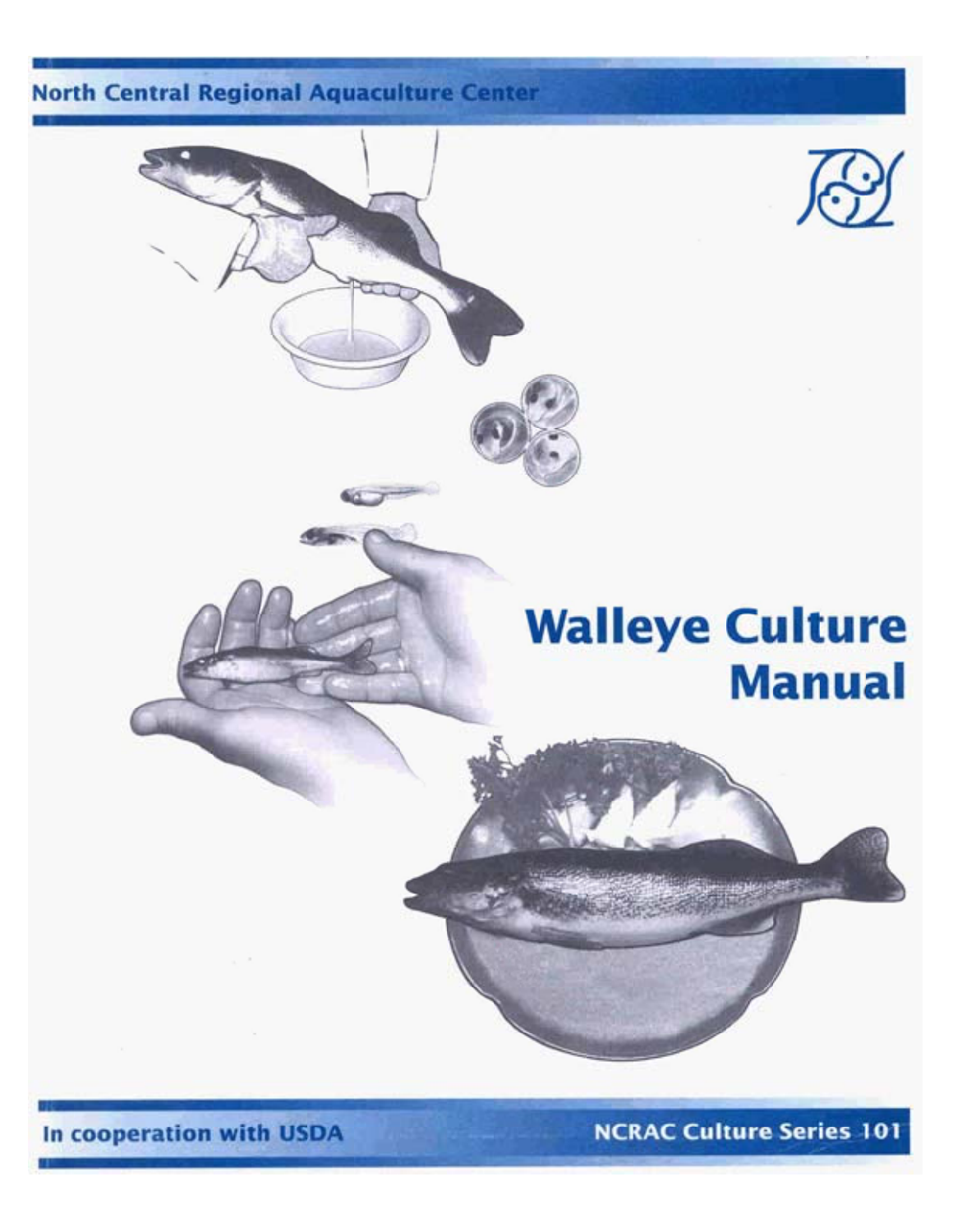## **Walleye Culture Manual**

#### **Robert C. Summerfelt, Managing Editor**

**A publication of the North Central Regional Aquaculture Center (NCRAC)** 

in cooperation with

**United States Department of Agriculture**   $(Grant 91-38500-5900)$ 

North Central Regional Aquaculture Center NCRAC Culture Series 101 (First edition, 1996)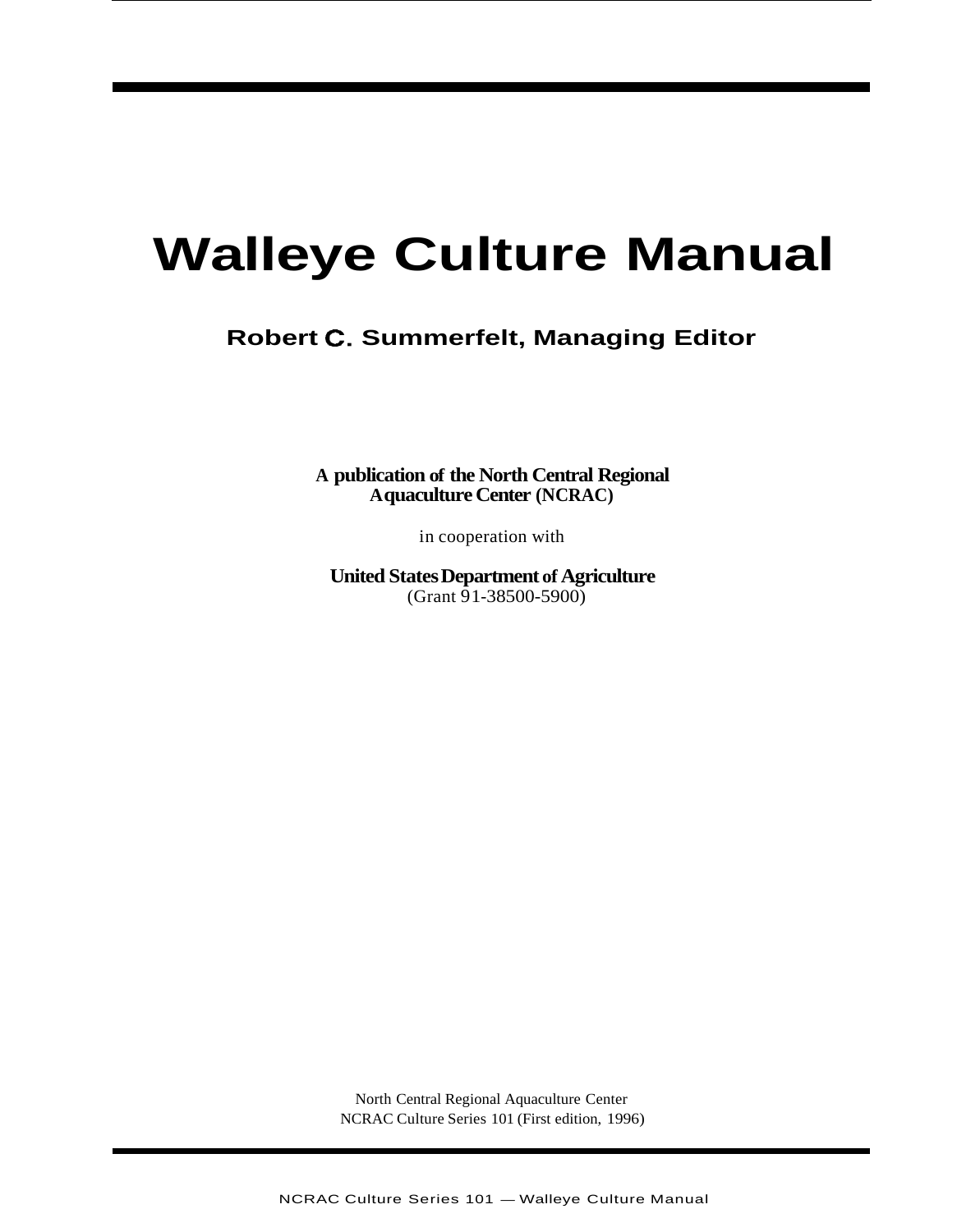This book is available as a perfect bound version (EDC-79A) or as a 3-hole punch notebook insert (EDC-79).

Either version may be obtained for \$24.95 (\$19 plus \$5.95 shipping and handling) from ISU Extension Distribution. International  $-$  either version for \$34 (\$19 plus \$15 shipping and handling).

Send your order to: ISU Extension Distribution 119 Printing and Publications Iowa State University Arnes, Iowa 50011-3171

Phone: *5* 15-294-5247 Fax: 515-294-2945 E-Mail: pubdist@exnet.iastate.edu

Suggested Citation Formats

Entire Book

Summerfelt, R. C. 1996. Walleye culture manual. NCRAC culture series 101. North Central Regional Aquaculture Center Publications Office, Iowa State University, Arnes.

Chapter or Case Study

Malison, J. A., and J. A. Held. 1996. Reproductive biology and spawning. Pages 11-1**<sup>8</sup>***in* R. C. Summerfelt, editor. Walleye culture manual. NCRAC Culture Series 101. North Central Regional Aquaculture Center Publications Office, Iowa State University, Ames.

Printed by Iowa State University Printing Services, Ames, Iowa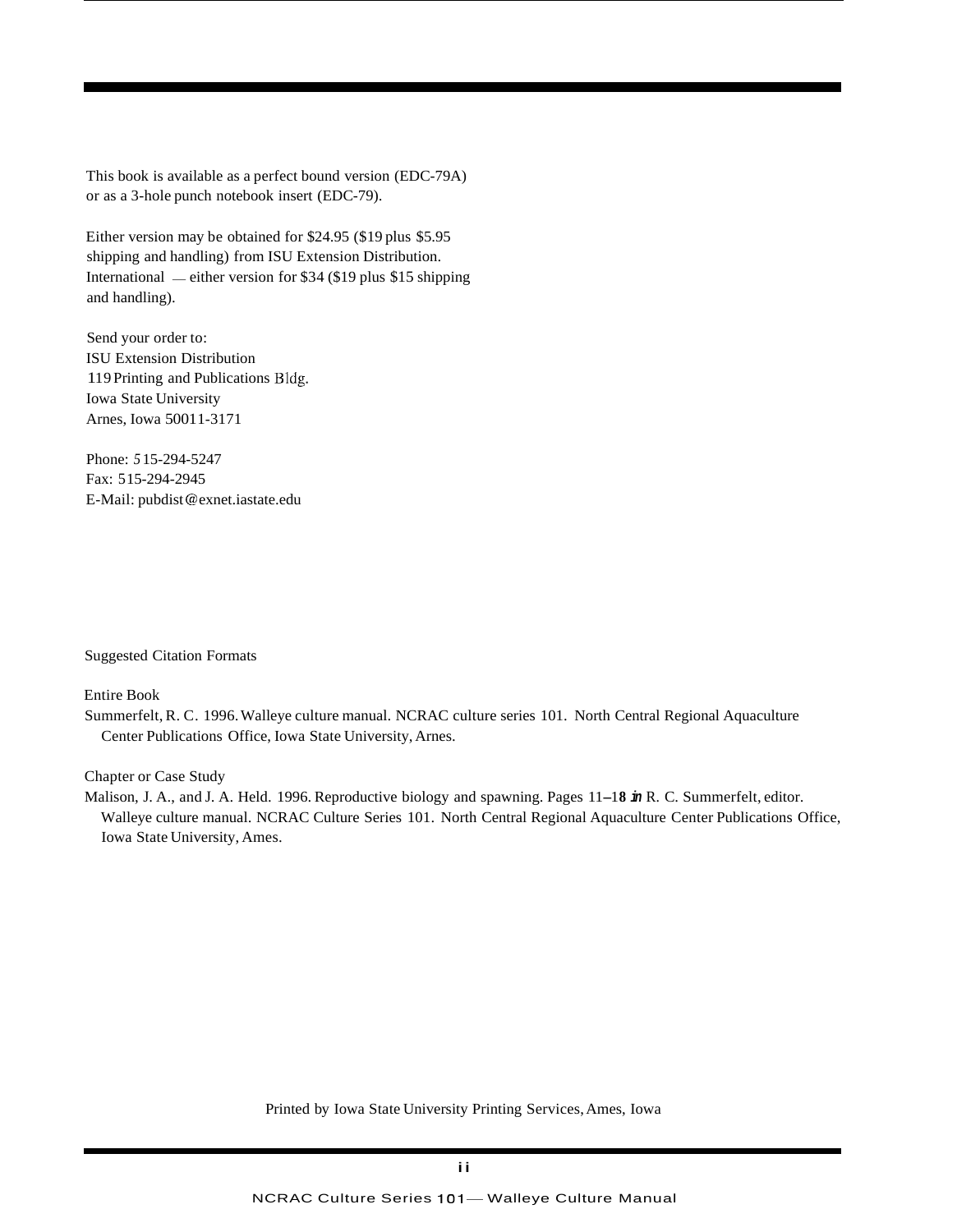#### **North Central Regional Aquaculture Center**

The North Central Regional Aquaculture Center As an administrative unit, NCRAC serves 12 states in (NCRAC) was formed in February 1988. It is one of the Midwest: Illinois, Indiana, Iowa, Kansas, Michigan, five regional aquaculture centers administered by the Missouri, Minnesota, Nebraska, North Dakota, Ohio, **U.S.** Department of Agriculture (USDA). The mission South Dakota, and Wisconsin. It relies on leaders in the of these centers is to support aquaculture research, aquaculture industry for in its programs. The development, demonstration, and extension education Industry Advisory Council (IAC) sets priorities. A to enhance viable and profitable U.S. aquaculture Technical Committee, researchers and extension production which will benefit consumers, producers, specialists, works with the IAC to formulate program service industries, and the American economy. They priorities. Regional programs are meshed with those of work together within the broader, integrated aquacul-<br>the other Centers to avoid duplication. Teams of ture program of the USDA to promote a well-developed research and extension aquaculture specialists from and sustainable aquaculture industry in this country. regional universities and public agencies develop and NCRAC programs are jointly administered by Michigan execute work plans to investigate priority problems State University (MSU) and Iowa State University identified by the IAC. A Board of Directors oversees (ISU). The Office of the Director is located at MSU the administration and management of NCRAC's while the Associate Director's Office is at ISU. programs.

Questions about the programs of NCRAC may be directed to: Dr. Ted R. Batterson, Director North Central Regional Aquaculture Center Department of Fisheries and Wildlife Michigan State University East Lansing, MI 48824 Telephone: 517-353-1962 FAX: 517-353-7181 E-mail: batters2@pilot.msu.edu

The NCRAC Publications Office at ISU serves as the outlet for regional aquaculture communications. The Associate Director of NCRAC is in charge of this office.

> Dr. Joseph E. Morris, Associate Director North Central Regional Aquaculture Center Department of Animal Ecology 124 Science Hall Iowa State University Ames, IA 5001 1-3221 Telephone: *5* 15-294-5280 FAX: 515-294-7874 E-mail: jemorris@iastate.edu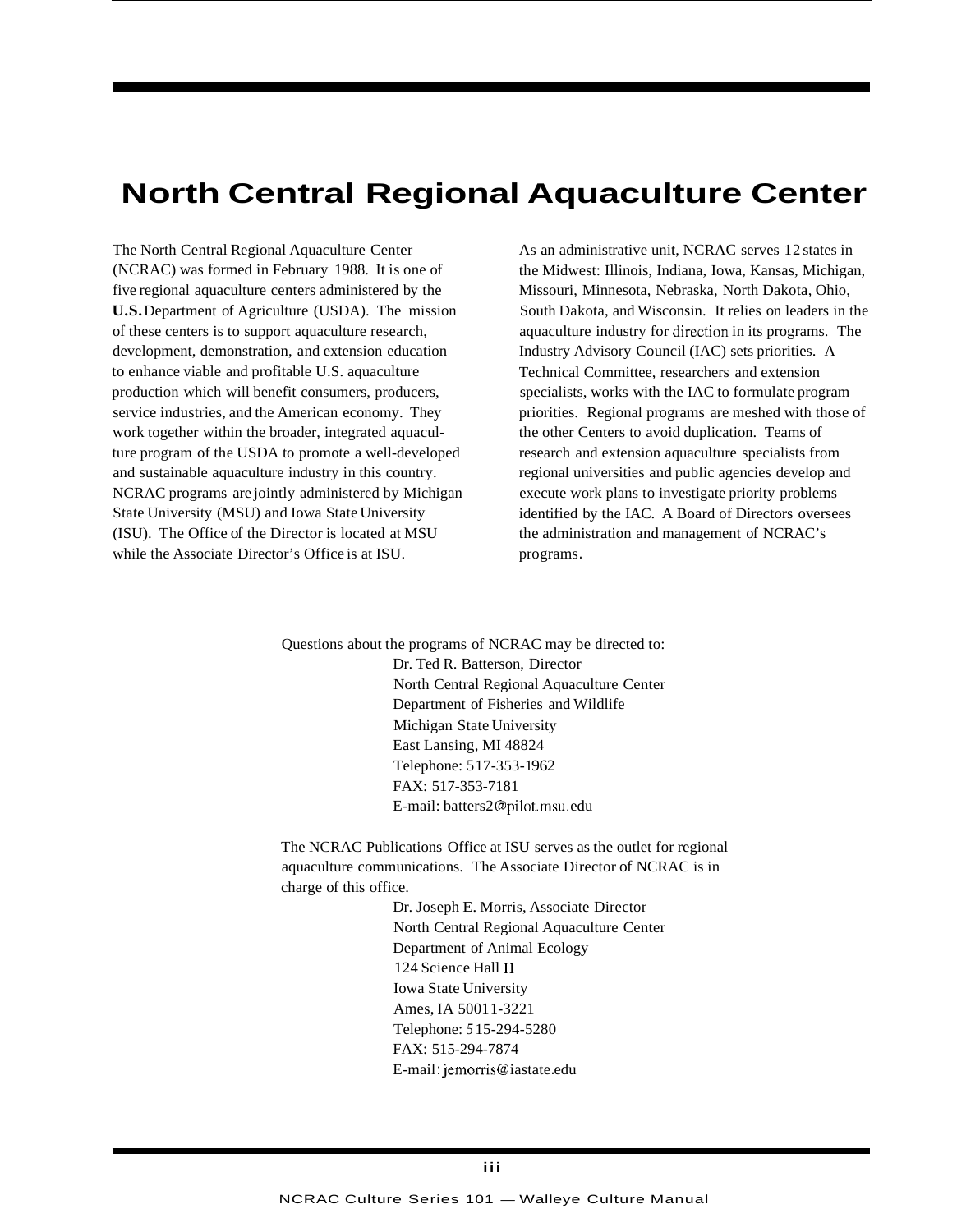**iv**  NCRAC Culture Series 101- Walleye Culture Manual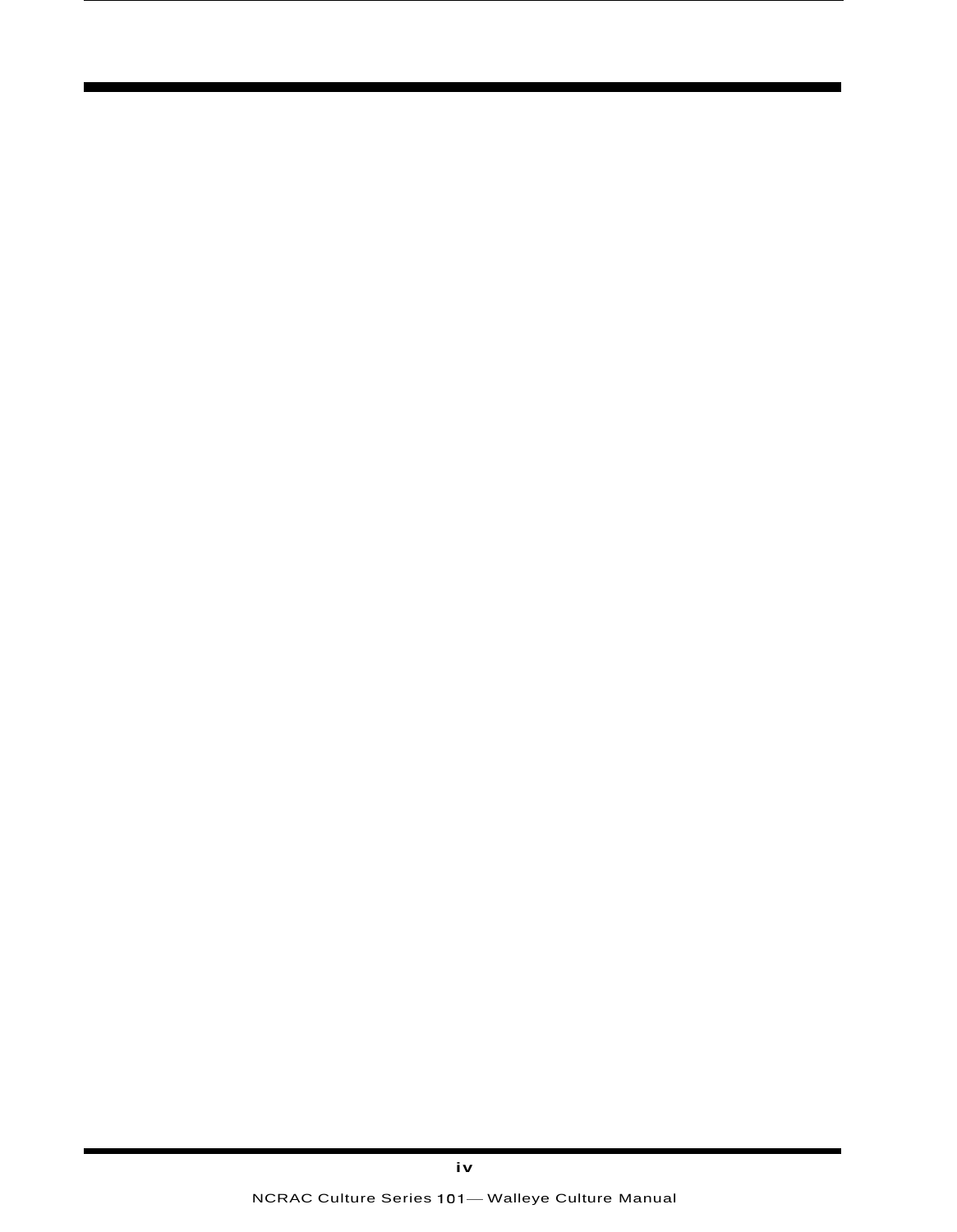## **Walleye Culture Manual**

**A project of the North Central Regional Aquaculture Center (NCRAC)** 

**Steering Committee** 

Robert C. Summerfelt, Chair **Jeffrey** A. Malison Jeff Gunderson Ronald E. Kinnunen Joseph E. Morris, Associate Director, NCRAC

> **Managing Editor**  Robert C. Summerfelt

**Technical Editor**  Douglas Tave

**Editorial Assistant**  Richard D. Clayton

Series Editor: Joseph E. Morris, Associate Director, North Central Regional Aquaculture Center Production designer, Dennis Melchert, Ames Best Communications

Originally published by Iowa State University, Ames, Iowa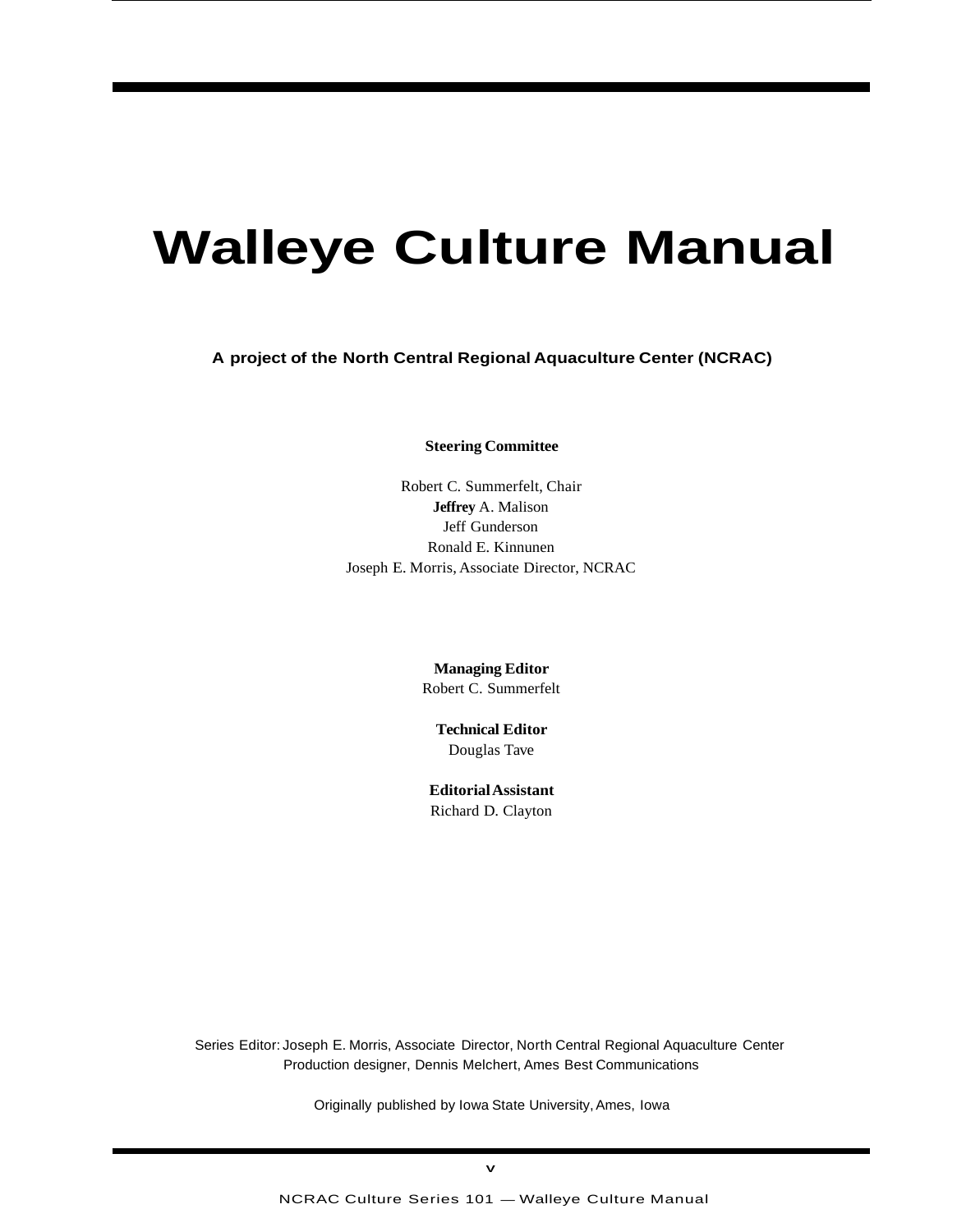# **Contents**

| Robert C. Summerfelt, Department of Animal Ecology, Iowa State University, Ames, Iowa 50011-3221                                                                                                                    |
|---------------------------------------------------------------------------------------------------------------------------------------------------------------------------------------------------------------------|
|                                                                                                                                                                                                                     |
| Jeffrey A. Malison and James A. Held, University of Wisconsin-MadisonAquaculture Program,<br>Department of Food Science, 123 Babcock Hall, Madison, Wisconsin 53706                                                 |
| • Case studies                                                                                                                                                                                                      |
| Charles D. Bennett and James L. Melby, Colorado Division of Wildlife, 2126<br>Colorado<br>Springs, Colorado 80907                                                                                                   |
|                                                                                                                                                                                                                     |
| James A. Copeland and Martha M. Wolgamood, Michigan Department of Natural Resources,<br>Fish Health Laboratory, 34270 CR 652, Mattawan, Minnesota 49071                                                             |
|                                                                                                                                                                                                                     |
| James E. Harvey and Shyrl E. Hood, Pennsylvania Fish and Boat Commission, Linesville Fish<br>Culture Station, P.O. Box 127, Linesville, Pennsylvania 16424-0127                                                     |
|                                                                                                                                                                                                                     |
| David Paddock, U.S. Fish and Wildlife Service, Garrison Dam Fish Hatchery, P.O. Box 530,<br>Riverdale, North Dakota 58565                                                                                           |
|                                                                                                                                                                                                                     |
| Elizabeth Greiff, St. Croix Tribal Natural Resources Department, P.O. Box 287, Hertel,<br>Wisconsin 54845                                                                                                           |
| Stripping Walleye Eggs Collected from Speared Fish and Incubation of Eggs using                                                                                                                                     |
| Michael P. Gallinat, Tribal Fisheries Biologist, Red Cliff Fisheries Department, P.O. Box 529,<br>Bayfield, Wisconsin 54814                                                                                         |
|                                                                                                                                                                                                                     |
| Doug Thompson, Minnesota Department of Natural Resources, 1429 Grant Mcmahon Blvd, Ely,<br>Minnesota 55731                                                                                                          |
|                                                                                                                                                                                                                     |
| George G. Brown, Department of Zoology and Genetics, Iowa State University, Ames, Iowa 50011,<br>and Alan A. Moore, Rathbun State Fish Hatchery, Iowa Department of Natural Resources,<br>RR 2, Moravia, Iowa 52571 |
| Alan Moore, Rathbun Hatchery, Iowa Department of Natural Resources, RR2, Moravia, Iowa 52571                                                                                                                        |
|                                                                                                                                                                                                                     |
| Keith D. Koupal, Colorado Division & Wildlife, 6060 Broadway, Denver, Colorado 80216                                                                                                                                |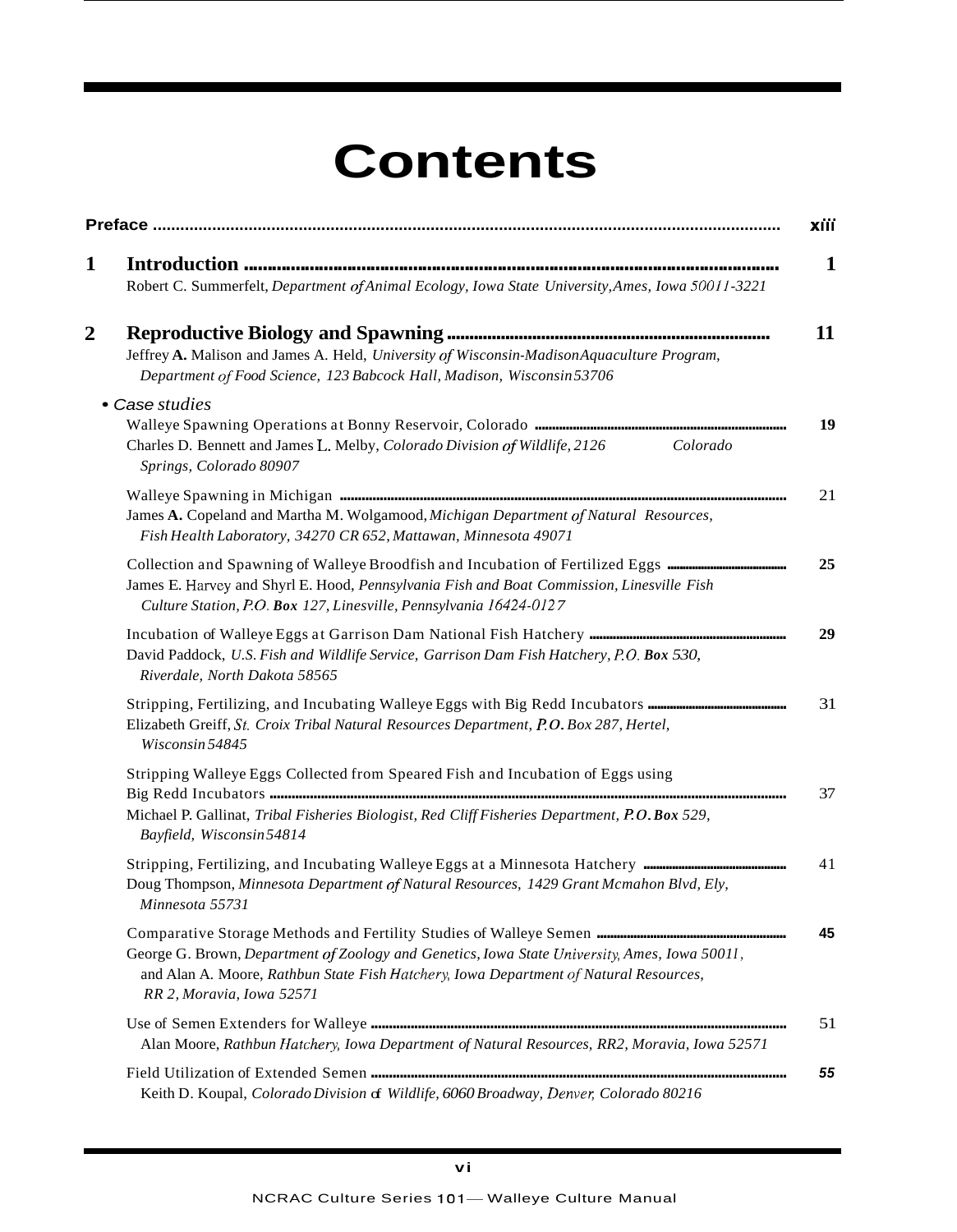<span id="page-7-0"></span>

|   |                                                                                                                                                                                                                                    | 59       |
|---|------------------------------------------------------------------------------------------------------------------------------------------------------------------------------------------------------------------------------------|----------|
|   | Roy C. Heidinger, Bruce L. Tetzlaff and Ronald C. Brooks, Fisheries Research Laboratory,<br>Southern Illinois University, Carbondale, Illinois 62901-6511                                                                          |          |
| 3 |                                                                                                                                                                                                                                    | 63       |
|   | James R. Satterfield, Jr., Colorado Division & Wildlife, 6060 Broadway, Denver; Colorado 80216<br>and Stephen A. Flickinger, Department of Fishery and Wildlife Biology, Colorado State<br>University Fort Collins, Colorado 80523 |          |
|   | • Case studies                                                                                                                                                                                                                     |          |
|   | Collection of Walleye Broodstock, Egg Take, Incubation, and Fry Production at the                                                                                                                                                  | 71       |
|   | Richard T. Colesante, New York State Department of Environmental Conservation, Oneida Fish<br>Cultural Station, Constantia, New York 13044                                                                                         |          |
|   |                                                                                                                                                                                                                                    | 75       |
|   | Tim Nagel, London Fish Hatchery, Ohio Department of Natural Resources, Division of Wildlife,<br>London, Ohio 43140                                                                                                                 |          |
|   |                                                                                                                                                                                                                                    | 77       |
|   | Wallace D. Jorgensen, Spirit Lake Hatchery, 611 252nd Avenue, Spirit Lake, Iowa 51360                                                                                                                                              |          |
| ٠ | Richard T. Colesante, New York State Department of Environmental Conservation, Oneida<br>Fish Cultural Station, Constantia, New York 13044<br>Case study                                                                           | 79<br>85 |
|   | James D. Lilienthal, Minnesota Department of Natural Resources-Fisheries Section, Route 4,<br>Box 19A, Little Falls, Minnesota 56345                                                                                               |          |
| 5 | Walleye Fingerling Culture in Drainable Ponds _____________________                                                                                                                                                                | 89       |
|   | Robert C. Summerfelt, Christopher P. Clouse, Lloyd M. Harding, and James M. Luzier,<br>Department of Animal Ecology, Iowa State University, Ames, Iowa 50011-3221                                                                  |          |
|   | <b>Case studies</b>                                                                                                                                                                                                                |          |
|   | John E. Call, U.S. Fish & Wildlife Service, P.O. Box 530, Riverdale, North Dakota 58565                                                                                                                                            | 109      |
|   | Walleye Fingerling Production Techniques in Drainable Ponds on the Lac Du Flambeau                                                                                                                                                 | 111      |
|   | Larry J. Wawronowicz and Willis G. Allen, Lac du Flambeau Tribal Natural Resource<br>Department, P.O. Box 67, Lac du Flambeau, Wisconsin. 54538                                                                                    |          |
|   | David A. Culver, Department & Zoology, The Ohio State University, 1735 Neil Avenue,<br>Columbus, Ohio 43210-1293                                                                                                                   | 115      |
|   | David D. Flowers, Ontario Ministry Of Natural Resources, White Lake Fish Culture Station,<br>RR2 Sharbot Lake, Ontario, CANADA, K0H 2P0                                                                                            | 123      |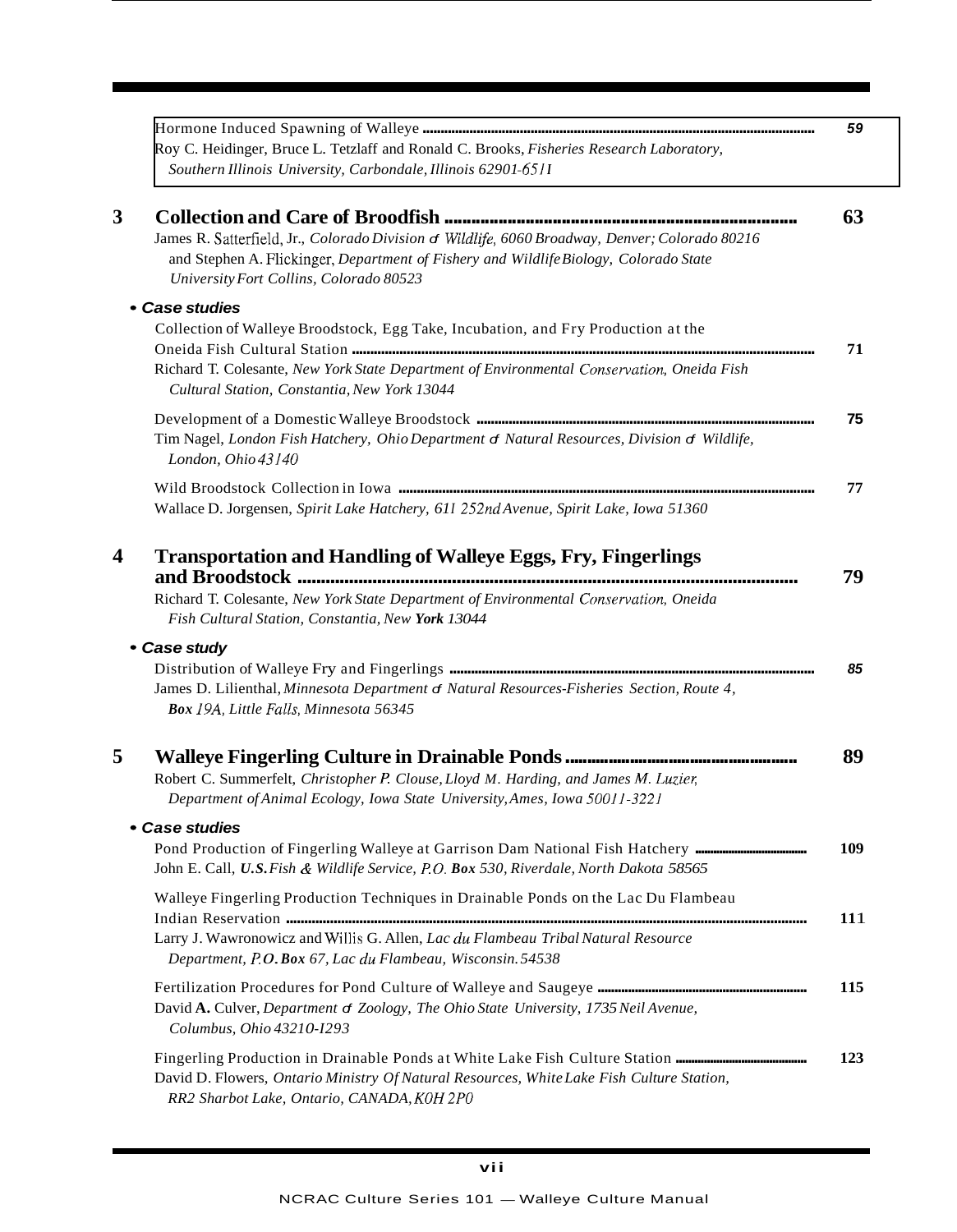|                | Gregory M. Wright, Sault St. Marie Tribe of Chippewa Indians, Nunns Creek Fishery Enhancement<br>Facility, HC 47 Box 8100, Hesel, Minnesota 49745                                                                                                         |
|----------------|-----------------------------------------------------------------------------------------------------------------------------------------------------------------------------------------------------------------------------------------------------------|
|                | Gregg Raisanen, Aquaculture Department, Alexandria Technical College, 1601 Jefferson St.,<br>Alexandria, Minnesota 56308                                                                                                                                  |
| 6              | Ronald E. Kinnunen, Michigan State University - Upper Peninsula, 702 Chippewa Square,<br>Marquette, Michigan 49855                                                                                                                                        |
|                | • Case studies                                                                                                                                                                                                                                            |
|                | John B. Daily, 3501 Louisiana Ave. N., Apt. 220 Crystal, Minnesota 55427<br>Wallace D. Jorgensen, Spirit Lake Fish Hatchery, 611 252nd Avenue, Spirit Lake, Iowa 51360                                                                                    |
|                | Cary Gustafson, Michigan Department of Natural Resources, 350 Ottawa N.W.,<br>Grand Rapids,<br>Michigan 49503                                                                                                                                             |
|                | Jeffrey Gunderson, Minnesota Sea Grant Extension, University of Minnesota Duluth, Duluth,<br>Minnesota 55812, Phil Goeden, Purewater Aquaculture Corporation, Garfield, Minnesota 56332,<br>and Tom Hertz, Brandon Fisheries, Brandon, Minnesota 56315    |
| $\overline{7}$ | Robert C. Summerfelt, Department of Animal Ecology, Iowa State University, Ames, Iowa 50011-3221                                                                                                                                                          |
|                | $\bullet$ Case studies                                                                                                                                                                                                                                    |
|                | G. Eric E. Moodie, Department of Biology, University of Winnipeg, Winnipeg, Manitoba,<br>R3B 2E9 CANADA, and John A. Mathias, Department of Fisheries and Oceans, Freshwater<br>Institute, 501 University Crescent, Winnipeg R3T 2N2 CANADA               |
|                | Richard T. Colesante, New York State Department of Environmental Conservation, Oneida Fish<br>Cultural Station, Constantia, New York 13044                                                                                                                |
|                | Alan A. Moore, Rathbun State Fish Hatchery, Iowa Department of Natural Resources, RR 2,<br>Moravia, Iowa 52571                                                                                                                                            |
| 8              | Habituating Pond-Reared Fingerlings to Formulated Feed __________________________<br>Jeffrey A. Malison and James A. Held, University of Wisconsin-Madison Aquaculture<br>Program, Department of Food Science, 123 Babcock Hall, Madison, Wisconsin 53706 |
|                | $\bullet$ Case studies                                                                                                                                                                                                                                    |
|                | Tim Nagel, London Fish Hatchery, Ohio Department of Natural Resources, Division of Wildlife,<br>London, Ohio 43140                                                                                                                                        |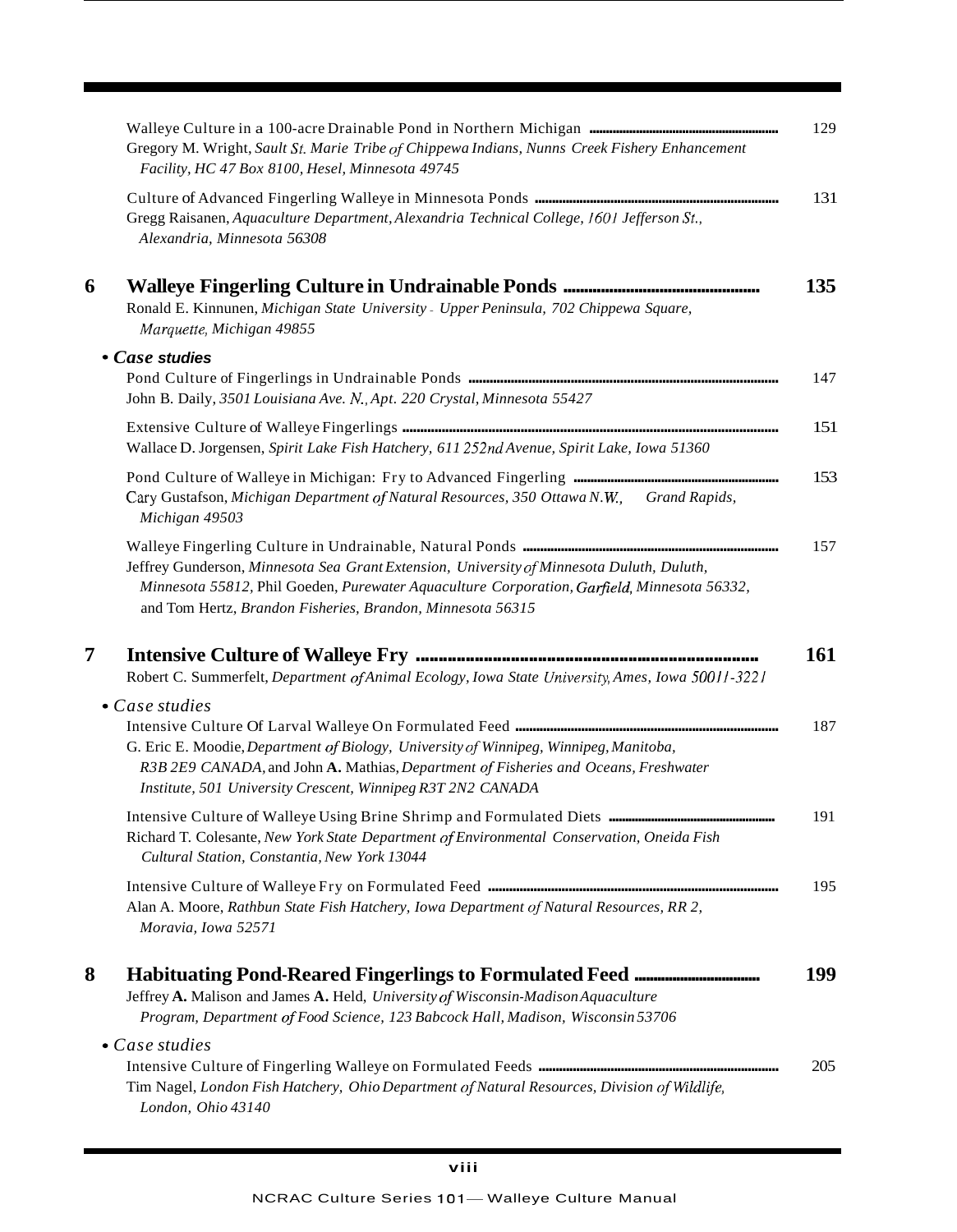| <b>Extensive-IntensiveProduction of Advance Fingerling Walleyes at the Spirit Lake</b>                                                                                                                                 |
|------------------------------------------------------------------------------------------------------------------------------------------------------------------------------------------------------------------------|
| Brian T. Bristow, Department of Animal Ecology, Iowa State University, Ames, Iowa 50011-3221                                                                                                                           |
| David D. Flowers, Ontario Ministry Of Natural Resources, White Lake Fish Culture Station,<br>RR2 Shurbot Lake, Ontario, CANADA, KOH 2P0                                                                                |
| Steven T. Summerfelt, The Conservation Fund's Freshwater Institute, I?O. Box 1746,<br>Shepherdstown, WV 25443, and Robert C. Summerfelt, Department of Animal Ecology,<br>Iowa State University, Ames, Iowa 50011-3221 |
| • Case studies                                                                                                                                                                                                         |
| James A. Held and Jeffrey A. Malison, University of Wisconsin-Mudison quaculture Program,<br>Department of Food Science, 123 Babcock Hall, Madison, Wisconsin 53706                                                    |
| Stephen A. Flickinger, Department of Fishery and Wildlife Biology, Colorado State University,<br>Ft. Collins, Colorado 80523                                                                                           |
| Timothy K. Yager and Robert C. Summerfelt, Department of Animal Ecology, Iowa State<br>University, 124 Science Hull 11, Ames, Jown 50011-3221                                                                          |
| Robert C. Summerfelt, Richard D. Clayton, Timothy K. Yager, Steven T. Summerfelt,<br>and Kent L. Kuipers, Department of Animal Ecology, Iowa State University, Ames, Iowa 50011-3221                                   |
| David L. Bergerhouse, Quud Cities Spray Canal Project, c/o Commonwealth Edison,                                                                                                                                        |
| Cordova, Illinois 61242                                                                                                                                                                                                |
| • Case studies                                                                                                                                                                                                         |
| Richard P. Bushman, Resource Conservation and Development for Northeast Iowa, Inc.,<br>P.O.Box 348, Postville, Iowu 52162                                                                                              |
| Foundation, I? O. Box 9, Dundee, Illinois 60118 and<br>Tom Harder, Max<br>Robert C. Summerfelt, Department of Animal Ecology, Iowa State University, Ames, Iowa 50011-3221                                             |
| Charles G. Stevens, 1405 West Howard, Knoxville, Iowa 50138                                                                                                                                                            |
| Kevin Blazek, Aduir County Conservation Board, 705NE 6th Street, RR 2 Box 26B,<br>Greenfield, Iowa 50849-9611                                                                                                          |
|                                                                                                                                                                                                                        |

Steven T. Summerfelt, *The Conservation Fund's Freshwater Institute, PO Box 1746, Shepherdstown, West Virginia 25443*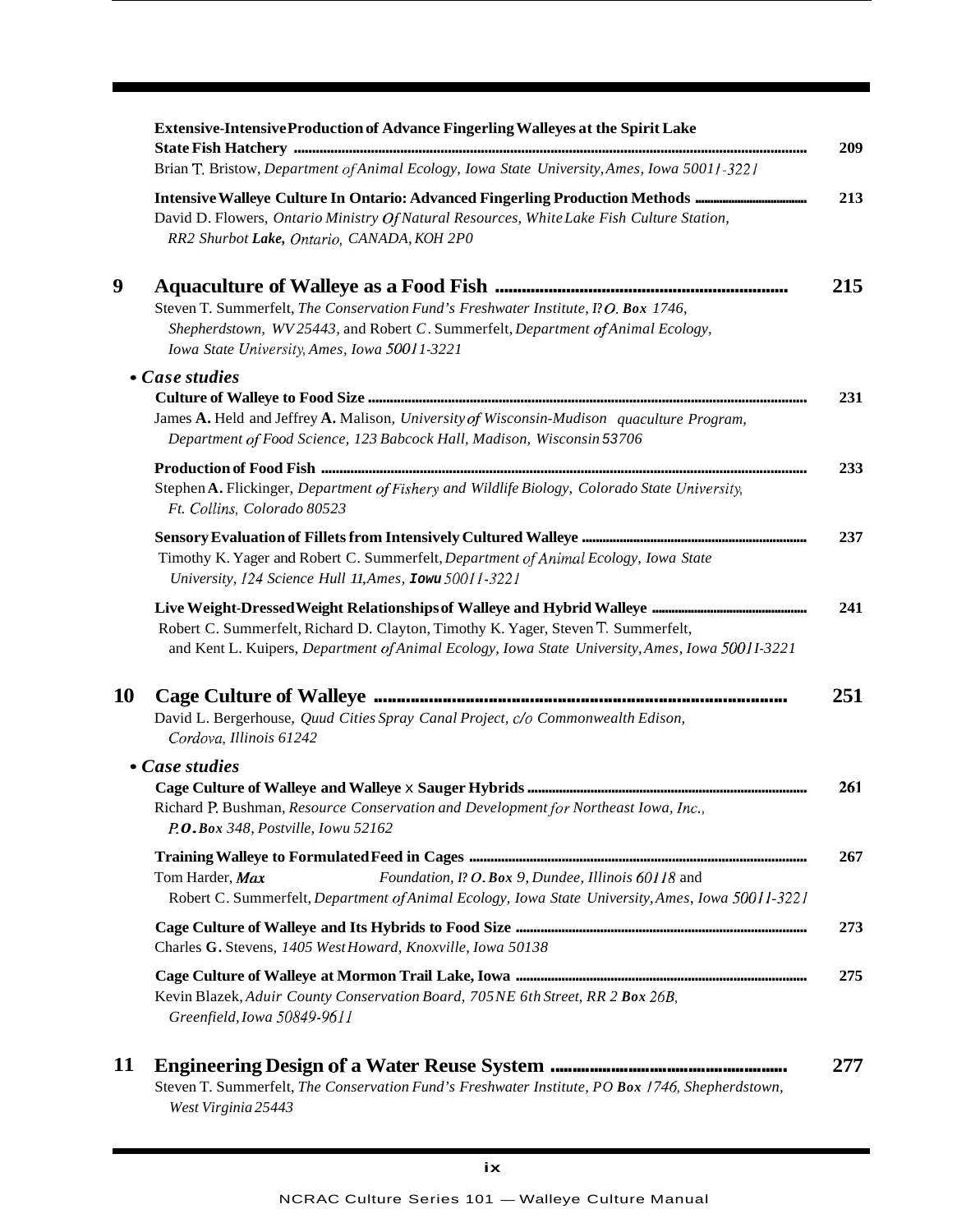#### **12 Hybrid Walleye**

| ┸ <del></del> | LLYDI IU VY ALICYC<br>• Case study                                                                                                                                                                                                                                         |
|---------------|----------------------------------------------------------------------------------------------------------------------------------------------------------------------------------------------------------------------------------------------------------------------------|
|               |                                                                                                                                                                                                                                                                            |
|               | James A. Held and Jeffrey A. Malison, University of Wisconsin-Madison Aquaculture Program,<br>Department of Food Science, 123 Babcock Hall, Madison, Wisconsin 53706                                                                                                       |
| 13            |                                                                                                                                                                                                                                                                            |
|               | Frederic T. Barrows, U. S. Fish and Wildlife Service, Fish Technology Center, 4050 Bridger<br>Canyon Road, Bozeman, Montana 59715, and William A. Lellis, National Biological Service,<br>Research & Development Laboratory, R.D. 4, Box 63, Wellsboro, Pennsylvania 16901 |
| 14            | Genetic Markers and Stock Identification <b>--------------------------------</b>                                                                                                                                                                                           |
|               | Neil Billington, Fisheries Research Laboratory, Zoology Department, Southern Illinois University,<br>Carbondale, Illinois 62901-6511.                                                                                                                                      |
| 15            | <b>Selective Breeding of Walleye: Building Block for Closed</b>                                                                                                                                                                                                            |
|               | Anne R. Kapuscinsh, Mark Hove, Wansuk Senanan, and Loren M. Miller, Department of Fisheries<br>and Wildlife, 200 Hodson Hall, University of Minnesota , St. Paul, MN 55108                                                                                                 |
| <b>16</b>     | <b>Diseases and Chemotherapeutics</b>                                                                                                                                                                                                                                      |
|               | $\bullet$ Case studies                                                                                                                                                                                                                                                     |
|               | Rodney Homer, Illinois Department & Conservation, 25410 N Fish Hatchery Rd, Topeka, Illinois 61567                                                                                                                                                                         |
|               |                                                                                                                                                                                                                                                                            |
|               | Myron J. Kebus, WisconsinAquatic Veterinary Service, 2027 E.<br>Madison WI, 53704                                                                                                                                                                                          |
|               |                                                                                                                                                                                                                                                                            |
|               | Rosalie A. Schnick, Michigan State University, 3033 Edgewater Lane, La Crosse, WI 54603-1088                                                                                                                                                                               |
|               | Philip E. McAllister, U. S. Department of the Interior, National Fish Health Research Laboratory,<br>1700 Leetown Road, Kearneysville, West Virginia 25430                                                                                                                 |
|               | Joe Marcino, Minnesota Department & Natural Resources, Fish and Wildlife Pathology Laboratory,<br>Box 25, 500 Lafayette Rd., St. Paul, Minnesota 55155                                                                                                                     |
| 17            | <b>Economic Analysis for Walleye Aquaculture Enterprises</b>                                                                                                                                                                                                               |
|               | Patrick D. O'Rourke, Department of Agriculture, Campus Box 5020, Illinois State University,<br>Normal, IL 61790-5020                                                                                                                                                       |
|               | • Case studies                                                                                                                                                                                                                                                             |
|               |                                                                                                                                                                                                                                                                            |
|               | Thomas E. Hamilton, <i>Hamilton Reef Fisheries Services</i> , 2785 Weesies Road, Montague, 5<br>Michigan 49437                                                                                                                                                             |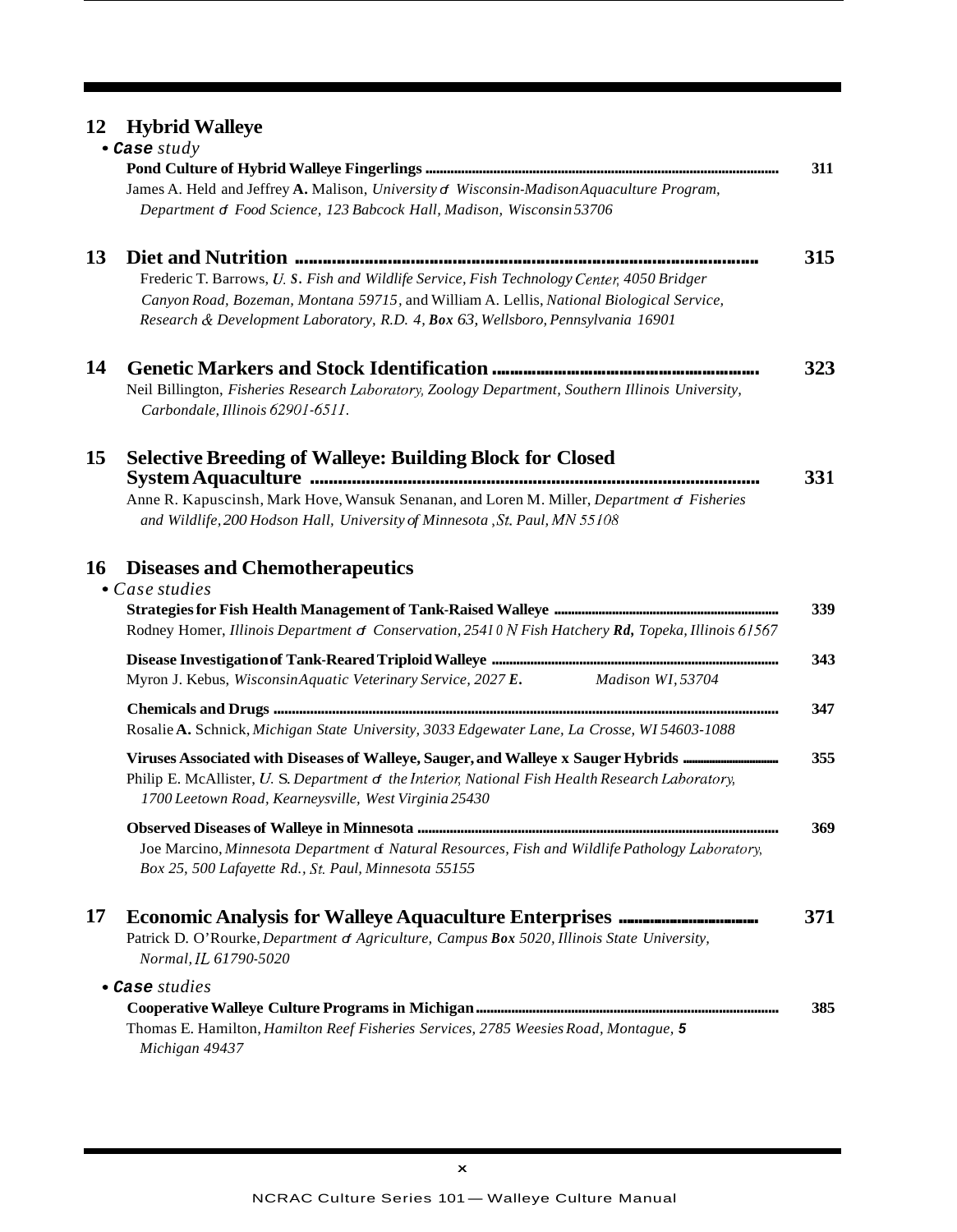| <b>Cooperative Walleye Culture Programs: the New York State and Province of</b>                                                                                                           | 389        |
|-------------------------------------------------------------------------------------------------------------------------------------------------------------------------------------------|------------|
| Joseph K. Buttner, Centerfor Applied Aquatic Science and Aquaculture, Department of<br>Biological Sciences, State University of New York, College at Brockport, Brockport, New York 14420 |            |
| <b>Appendix</b>                                                                                                                                                                           | 395<br>397 |
| Index                                                                                                                                                                                     | 403        |